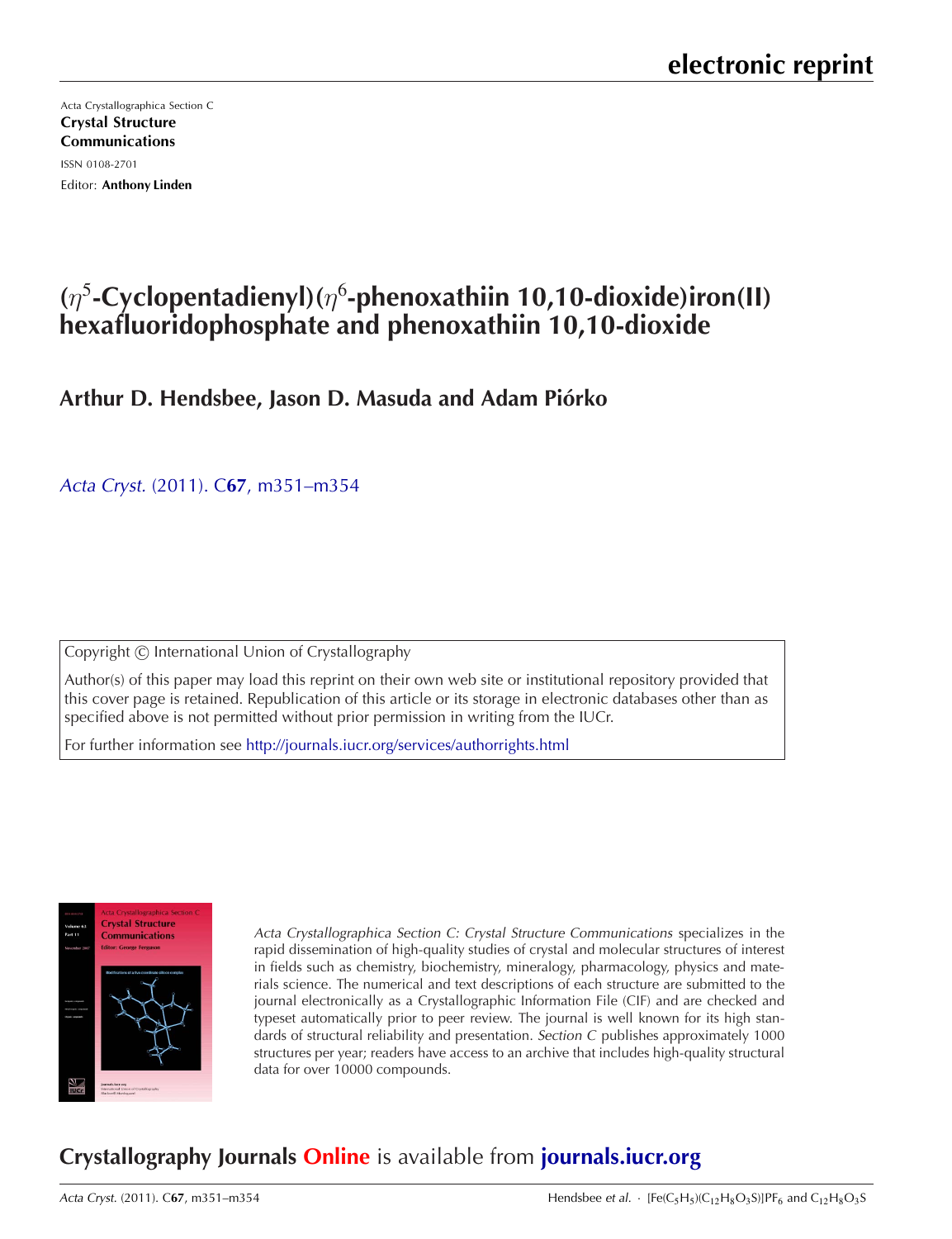Acta Crystallographica Section C Crystal Structure Communications ISSN 0108-2701

# ( $\eta^5$ -Cyclopentadienyl)( $\eta^6$ -phenoxathiin<br>10.10-dioxide)iron(II) hexafluorido-10,10-dioxide)iron(II) hexafluoridophosphate and phenoxathiin 10,10-dioxide

### Arthur D. Hendsbee, Jason D. Masuda and Adam Piórko\*

Department of Chemistry, Saint Mary's University, Halifax, Nova Scotia, Canada B3H 3C3

Correspondence e-mail: adam.piorko@smu.ca

Received 30 August 2011 Accepted 14 October 2011 Online 26 October 2011

In the structure of the title complex salt,  $[Fe(C_5H_5)(C_{12}H_8 O_3S$ ]PF<sub>6</sub>, the coordinated cyclopentadienyl (Cp) and benzene ring planes are almost parallel, with a hinge angle between the planes of  $0.8$  (2) $^{\circ}$ . The hinge angle between the planes of the peripheral (coordinated and uncoordinated) benzene rings in the coordinated phenoxathiin 10,10-dioxide molecule is 169.9  $(2)$ °, and the FeCp moiety is located inside the shallow fold of the heterocycle. The hinge angle between the benzene ring planes in the free heterocycle,  $C_{12}H_8O_3S$ , is 171.49 (6)°.

### Comment

The title complex, (I) (Fig. 1), was obtained in an extension of work on the synthesis of polycyclic heteroaromatic systems by the double nucleophilic aromatic substitution reaction using o-dichlorobenzene FeCp (Cp is cyclopentadienyl) and related complexes (Sutherland et al., 1982, 1988), followed by modification of the structure of the heterocycle by oxidation [see Lee, Chowdhury *et al.* (1986), and references therein. This study continues our observations of changes that result in the structure of tricyclic heterocycles containing O and/or S atoms in the central ring of the system upon FeCp complexation and the introduction of substituents into a heterocycle structure. The free heterocycle, phenoxathiin 10,10-dioxide, (II) (Fig. 2), was obtained by oxidation of phenoxathiin with hydrogen peroxide in glacial acetic acid solution, as described by Gilman & Esmay (1952).

The asymmetric unit of (I) contains one (phenoxathiin 10,10-dioxide)FeCp cation and one hexafluoridophosphate counter-anion. The FeCp moiety is located inside the shallow fold of the heterocycle. The coordinated Cp and benzene rings are nearly coplanar, with a hinge angle of  $0.8 \,(2)^\circ$ , which is in agreement with observations for both phenoxathiin and related azaphenoxathiin FeCp complexes (Lynch et al., 1986; Sutherland et al., 1988). The centroid of the Cp ring, the Fe centre and the centroid of the benzene ring are nearly

collinear, with an angle  $179.35 (11)^\circ$  measured between the two vectors extending from the Fe atom to the centroids in the complexed rings, and this value is typical for FeCp arene complexes [see, for example, Manzur et al. (2000) and Fuentealba et al. (2007)].



The distances from the Fe1 ion to the Cp plane and to the coordinated benzene ring plane are  $1.645$  (2) and  $1.540$  (2) A, respectively. These values are close to those reported in the literature for similar FeCp complexes [see, for example, Lynch et al. (1986), Abboud et al. (1990), Fuentealba et al. (2007), Manzur et al. (2007) and Hendsbee et al. (2010)]. The distances from Fe1 to the C atoms of the coordinated benzene ring are within the range  $2.048(4) - 2.113(4)$  Å, with a mean of 2.082 (4) A. The shortest Fe1 – C distance is found for a quaternary C atom bonding to an  $SO_2$  group, while the distance to another quaternary C atom, bonding to an O atom, appears to be the longest. These distances are within the range of reported values for FeCp complexes (Abboud et al., 1990; Piórko et al., 1994; Fuentealba et al., 2007; Manzur et al., 2007; Jenkins et al., 2008). However, they differ from the data for both phenoxathiin and azaphenoxathiin complexes, in which



#### Figure 1

The cation and anion of complex (I), showing the atom-labelling scheme. Displacement ellipsoids are drawn at the 50% probability level. H atoms have been omitted for clarity.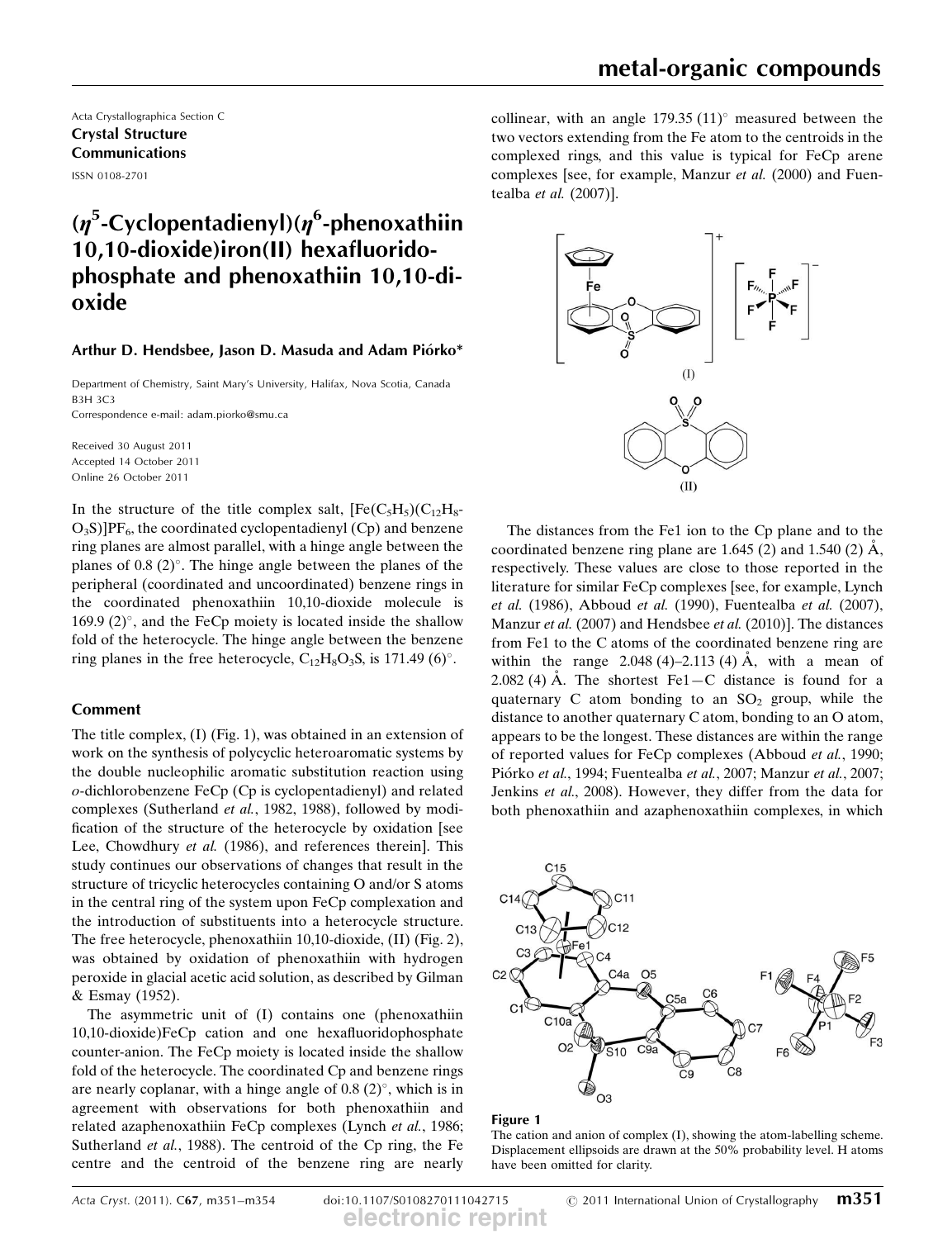

Figure 2

The free heterocycle, (II), showing the atom-labelling scheme. Displacement ellipsoids are drawn at the 50% probability level. H atoms have been omitted for clarity.

the two  $Fe-C$ (quaternary) distances are the longest of all six distances (Lynch et al., 1986; Sutherland et al., 1988).

The C—C distances in the coordinated ring of phenoxathiin 10,10-dioxide appear to be the same length as those in the uncoordinated ring, with the average distances being 1.401 (6) and 1.387 (6) A, respectively. The C $-S$  bonds extending from both the coordinated and uncoordinated ring C atoms to the bridging S atom are similar in length [1.757 (4) and 1.743 (4)  $\AA$ , respectively]. The C-O distances, however, are quite different, as the bond extending from the bridging O atom to the C atom of the coordinated ring is significantly shorter than the C—O bond extending towards the uncoordinated ring  $[1.361 (5)$  and 1.393 (5) Å, respectively]. Both these observations agree with earlier findings for phenoxathiin and azaphenoxathiin complexes (Lynch et al., 1986; Sutherland et al., 1988) and for dibenzodioxin complexes (Piórko et al., 1994, 1995; Hendsbee et al., 2010).

The C—C bonds in the rings of the free heterocycle, phenoxathiin 10,10-dioxide, (II), have similar average lengths [1.385 (2) and 1.387 (2)  $\dot{A}$ ] and are similar in length to the C-C bonds in the uncoordinated ring of complex  $(I)$ . The S-C bond lengths from the bridging S atom to the benzene ring C atoms in the uncoordinated heterocycle are similar [1.7471 (16) and 1.7481 (18)  $\AA$ ] to those found in the complex. The C—O distances in the free heterocycle are 1.369 (2) and 1.371 (2)  $\AA$ , more similar to the length of the C-O bond extending towards the coordinated ring of the FeCp complex [1.361 (5) A] rather than that extending towards the uncoordinated ring of the FeCp complex  $[1.393 (5)$  Å].

A double nucleophilic aromatic substitution reaction yielding tricyclic heterocycle complexes may result in the formation of FeCp-in-fold, FeCp-out-of-fold or both isomeric molecules of the nonplanar tricyclic heterocycle in the solid state. Examples of all three cases may be found in the literature, and all reports provide crystallographic data supporting this statement. The earlier studies of the synthesis and structure of dibenzodioxin and thianthrene FeCp complexes suggested that only FeCp-in-fold molecules are formed in such a reaction. This conclusion was based on the results of several crystallographic studies (Simonsen et al., 1985; Abboud et al., 1990; Christie et al., 1994; Piórko et al., 1994, 1995). Recently, we reported that a double nucleophilic substitution reaction leading to the formation of  $(1,2,3,4,4a,10a-\eta)$ -1-methylthian-

threne FeCp hexafluoridophosphate gave rise to a mixture of both in-fold and out-of-fold isomers, as found in a crystallographic study of the reaction products (Hendsbee et al., 2009). The only previously reported out-of-fold thianthrene complex was obtained, along with its in-fold isomer, in a different reaction, a photolytic demetallation of a mixture containing *cis*- and *trans*-di $(\eta^5$ -Cp)( $\eta^6$ , $\eta^6$ -thianthrene)(iron)<sub>2</sub> bis(hexafluoridophosphate)s, which were prepared in a ligandexchange reaction (see Abboud *et al.*, 1990).

Two phenoxathiin complexes which were obtained using a double nucleophilic substitution reaction have been reported in the literature to date. Both (phenoxathiin) $FeCpPF<sub>6</sub>$  (Lynch *et al.*, 1986) and  $[(5a, 6, 7, 8, 9, 9a - \eta) - 1, 4 - b$ enzoxathiino $[3, 2 - b]$ pyridine]FeCpPF<sub>6</sub> (Sutherland *et al.*, 1988) contain, in the solid state, only out-of-fold FeCp moieties. In both complexes, the FeCp moiety is located outside the shallow heterocycle fold, with hinge angles of 178.7 (1) and  $176.8 \,(1)^{\circ}$  for the phenoxathiin and azaphenoxathiin complexes, respectively. The hinge angle for the free phenoxathiin molecule was reported as  $138^\circ$  (Hosoya, 1966) and as  $147.8^\circ$  (Fitzgerald *et* al., 1991; 223 K). This angle has yet to be reported for the uncoordinated azaphenoxathiin molecule. It appears then that FeCp complexation flattens the phenoxathiin skeleton. In this study, it was found that the FeCp moiety is located inside the phenoxathiin 10,10-dioxide fold, with a hinge angle of  $169.9$  (2) $\degree$  between the two peripheral benzene rings. Thus, oxidation of the S atom in the central ring appears to counteract the effect of FeCp complexation, causing more pronounced folding of the heterocycle molecule and apparently converting the FeCp-out-of-fold isomer into the FeCpin-fold one. For free phenoxathiin 10,10-dioxide, we found the hinge angle to be 171.49 (6) $^{\circ}$ , which means that when this molecule is coordinated to FeCp it is slightly more folded. This is the first confirmed example, and only the second case in which FeCp coordination appears to increase folding of the tricyclic heterocycle molecule. In the earlier case, this effect was observed in the structure of a methylthianthrene molecule carrying a methyl group in an uncoordinated benzene ring. The structure of the free heterocycle, 2-methylthianthrene, has not yet been reported, so the folding angle of a parent thianthrene molecule was used for comparison (Simonsen et al., 1985). A similar effect was reported for a structurally related thioxanthene molecule, with a methylene group replacing the O atom in the central ring. Literature reports indicate that oxidation of the S atom to a dioxide results in slightly more pronounced folding of the molecule. For thioxanthene, the hinge angle was reported as  $135.3 \,(1)^{\circ}$  (Gillean *et* al., 1973), while for thioxanthene 10,10-dioxide this angle was 133.9- (Chu & Chung, 1974).

We suggest that both the increased folding and the location of the FeCp moiety inside the fold may be requirements for minimizing the interaction of S-bonded O atoms with Fe in a complex. In this apparently favoured in-fold isomer, the distance from Fe to the proximal O atom will be longer than the analogous distance in the out-of-fold molecule. With a relatively small hinge angle in the starting phenoxathiin molecule, thermal flipping of this molecule during oxidation,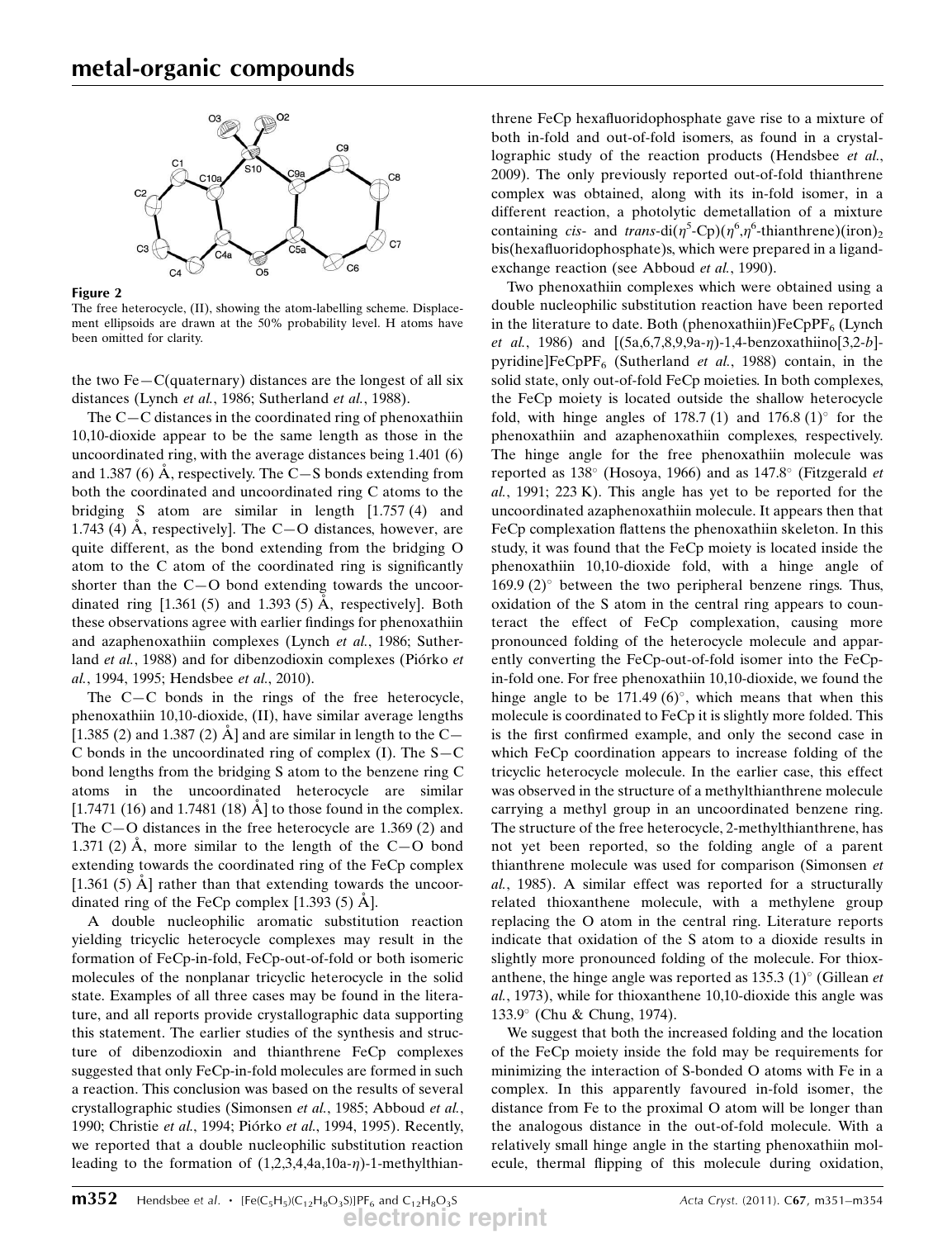which results in inversion of the FeCp-out-of-fold isomer to the FeCp-in-fold isomer, appears to be possible and favoured at an elevated reaction temperature. However, this inversion process may be difficult to observe experimentally.

## Experimental

The precursor (phenoxathiin)FeCp hexafluoridophosphate complex was obtained in the double nucleophilic aromatic substitution reaction of the o-dichlorobenzene FeCp complex with 2-mercaptophenol, as described in the literature (Sutherland et al., 1982). The title complex salt was obtained in an oxidation of the precursor phenoxathiin complex using hydrogen peroxide in trifluoroacetic acid. This method, while used for oxidation of the amino group to a nitro group in similar complexes (see Lee et al., 1982; Chowdhury et al., 1985; Lee, Abd-El-Aziz et al., 1986; Abd-El-Aziz et al., 1988) and, more recently, for simultaneous oxidation of both amino and alkyl groups to nitro and carboxy groups, respectively (Abd-El-Aziz et al., 1997; Abd-El-Aziz & Epp, 1995), has not been reported previously in the oxidation of sulfur-containing FeCp complexes, although it has been generally used in the oxidation of sulfur-containing heterocycles using glacial acetic acid as solvent [see, for example, oxidation of dibenzothiophene and phenoxathiin to the corresponding dioxides by Gilman & Esmay (1952)]. The reaction gave a 68% yield and a crystal suitable for X-ray analysis was obtained from an acetone–diethyl ether–dichloromethane solution at 280 (2) K. The same complex was also obtained in 63% yield in an alternative oxidation of the phenoxathiin complex with m-chloroperbenzoic acid, according to the procedure of Lee, Abd-El-Aziz et al. (1986). Phenoxathiin 10,10 dioxide, (II), was obtained by oxidation of the precursor phenoxathiin using 30% hydrogen peroxide in glacial acetic acid (Gilman & Esmay, 1952) with a total yield of 98%. A crystal suitable for X-ray analysis was obtained upon cooling the reaction mixture to room temperature. Experimental details and analytical data for both complex (I) and free heterocycle (II) are provided in the Supplementary materials.

#### Compound (I)

#### Crystal data

 $[Fe(C<sub>5</sub>H<sub>5</sub>)(C<sub>12</sub>H<sub>8</sub>O<sub>3</sub>S)]PF<sub>6</sub>$  $M_r = 498.16$ Monoclinic, Cc  $a = 10.059$  (2)  $\AA$  $b = 13.618(3)$  Å  $c = 13.544(4)$  A  $\beta = 104.446$  (2)<sup>o</sup>

### Data collection

Bruker APEXII CCD area-detector diffractometer Absorption correction: multi-scan (SADABS; Bruker, 2008)  $T_{\text{min}} = 0.521, T_{\text{max}} = 0.746$ 

#### Refinement

 $R[F^2 > 2\sigma(F^2)] = 0.046$  $wR(F^2) = 0.089$  $S = 1.28$ 4277 reflections 262 parameters 52 restraints

Mo  $K\alpha$  radiation  $\mu = 1.12$  mm<sup>-1</sup>  $T = 100$  K  $0.30 \times 0.18 \times 0.18$  mm

 $V = 1796.6$  (8)  $\AA^3$ 

 $Z = 4$ 

10650 measured reflections 4277 independent reflections 3615 reflections with  $I > 2\sigma(I)$  $R_{\text{int}} = 0.046$ 

H-atom parameters constrained  $\Delta \rho_{\text{max}} = 0.87 \text{ e A}^{-3}$  $\Delta \rho_{\rm min} = -0.28 \text{ e A}^{-3}$ Absolute structure: Flack (1983), with 2066 Friedel pairs Flack parameter:  $-0.037$  (19)

#### Crystal data  $C_{12}H_8O_3S$  $M = 232.24$ Triclinic,  $P\overline{1}$  $a = 7.2067$  (10)  $\AA$  $b = 7.9568(11)$  Å  $c = 8.9360(13)$  Å  $\alpha = 102.475 \ (1)^{\circ}$  $\gamma = 93.399 \ (2)^{\circ}$  $V = 496.33(12)$  Å<sup>3</sup>  $Z = 2$ Mo  $K\alpha$  radiation  $\mu = 0.31$  mm<sup>-1</sup>  $T = 150$  K  $0.22 \times 0.20 \times 0.19$  mm

#### Data collection

 $\beta = 95.493$  (2)<sup>o</sup>

| 4816 measured reflections              |
|----------------------------------------|
| 1746 independent reflections           |
| 1592 reflections with $I > 2\sigma(I)$ |
| $R_{\text{int}} = 0.019$               |
|                                        |
|                                        |

Refinement

| $R[F^2 > 2\sigma(F^2)] = 0.030$ | 145 parameters                                     |
|---------------------------------|----------------------------------------------------|
| $wR(F^2) = 0.072$               | H-atom parameters constrained                      |
| $S = 0.97$                      | $\Delta \rho_{\text{max}} = 0.33 \text{ e A}^{-3}$ |
| 1746 reflections                | $\Delta \rho_{\text{min}} = -0.31$ e $\AA^{-3}$    |
|                                 |                                                    |

H atoms were placed in geometrically idealized positions, with  $C-H = 0.95$  [for all uncoordinated and coordinated aromatic C atoms in (I), and all C atoms in free heterocycle (II)] or  $1.00 \text{ Å}$  [for cyclopentadienyl C atoms in (I)], and constrained to ride on their parent C atoms, with  $U_{\text{iso}}(H) = 1.2 U_{\text{eq}}(C)$ . For the PF<sub>6</sub><sup>-</sup> counter-anion in (I), the F atoms were restrained to have the same  $U^{ij}$  components within a standard uncertainty of 0.05  $\AA^2$ . Thermal motion of the Cp ring  $\pi$ -bonded to the Fe atom resulted in unsatisfactory anisotropic displacement parameters for atoms C11, C12, C13 and C15. This was resolved through the use of the restraints applied to the refinement of these atoms: the  $U^{ij}$  components of these atoms were restrained to be equal within 0.004  $A^2$  and their anisotropic displacement parameters were restrained to be equal within 0.002  $\AA^2$ .

For both compounds, data collection: APEX2 (Bruker, 2008); cell refinement: SAINT (Bruker, 2008); data reduction: SAINT; program(s) used to solve structure: SHELXS97 (Sheldrick, 2008); program(s) used to refine structure: SHELXL97 (Sheldrick, 2008); molecular graphics: ORTEP-3 for Windows (Farrugia, 1997); software used to prepare material for publication: SHELXL97.

The authors thank Saint Mary's University for financial support.

Supplementary data for this paper are available from the IUCr electronic archives (Reference: YP3006). Services for accessing these data are described at the back of the journal.

#### References

- Abboud, K. A., Lynch, V. M., Simonsen, S. H., Piórko, A. & Sutherland, R. G. (1990). Acta Cryst. C46, 1018–1022.
- Abd-El-Aziz, A. S., Boraie, W., Al-Salem, N., Sadek, S. A. & Epp, K. M. (1997). J. Chem. Soc. Perkin Trans. 1, pp. 1469–1479.
- Abd-El-Aziz, A. S. & Epp, K. M. (1995). Polyhedron, pp. 957–960.
- Abd-El-Aziz, A. S., Lee, C. C., Pio´rko, A. & Sutherland, R. G. (1988). J. Organomet. Chem. 348, 95–107.

Bruker (2008). APEX2, SAINT and SADABS. Bruker AXS Inc., Madison, Wisconsin, USA.

Acta Cryst. (2011). C67, m351–m354 **Hendsbee et al.**  $\cdot$  [Fe(C<sub>5</sub>H<sub>5</sub>)(C<sub>12</sub>H<sub>8</sub>O<sub>3</sub>S)]PF<sub>6</sub> and C<sub>12</sub>H<sub>8</sub>O<sub>3</sub>S **m353 electronic reprint**